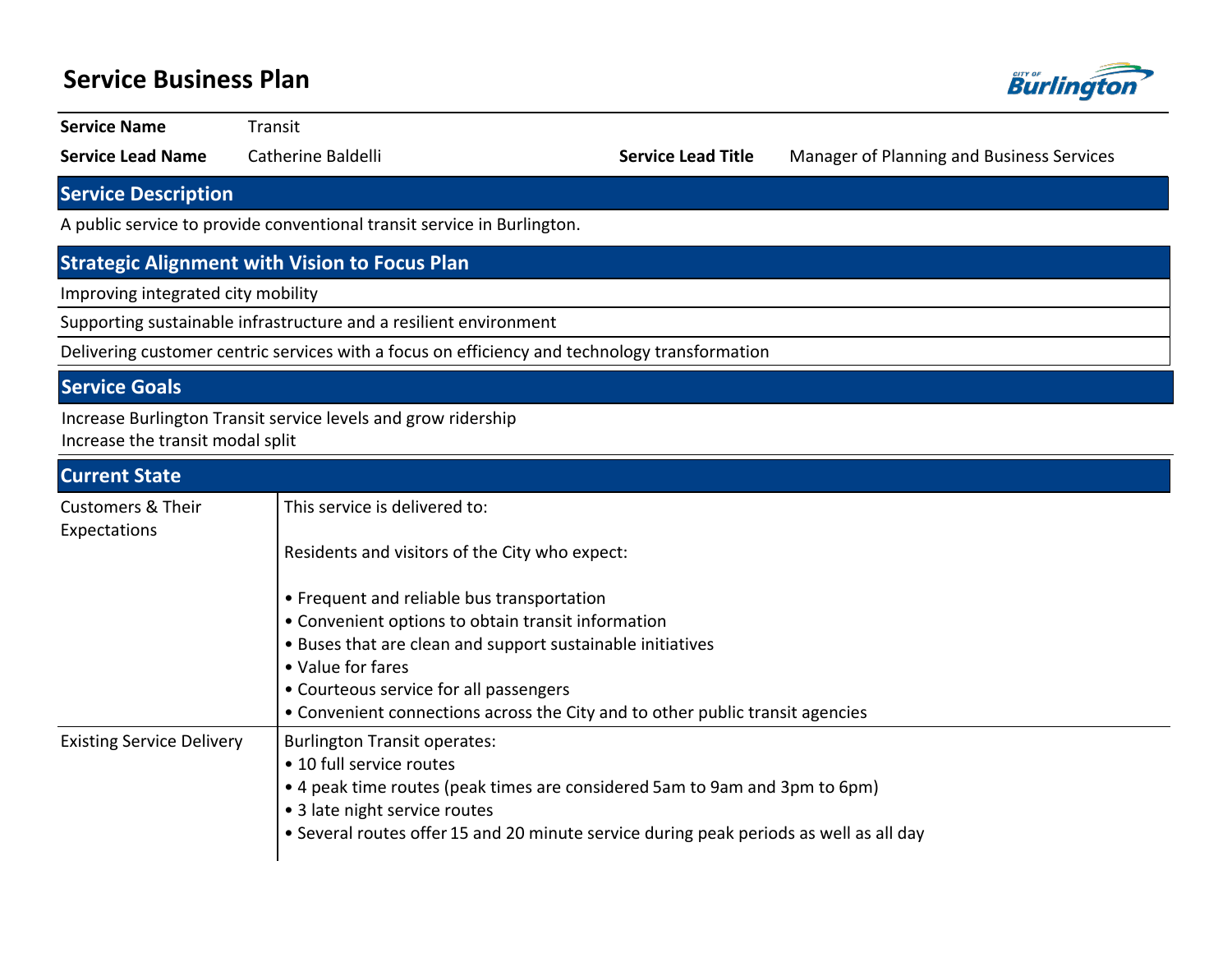|                                                                     | • Some routes run as late as 1:30am                                                                                                                                                                                                                                                                                                                                                                                                                                      |  |  |  |  |  |  |
|---------------------------------------------------------------------|--------------------------------------------------------------------------------------------------------------------------------------------------------------------------------------------------------------------------------------------------------------------------------------------------------------------------------------------------------------------------------------------------------------------------------------------------------------------------|--|--|--|--|--|--|
|                                                                     | Burlington Transit's conventional transit fleet consists of:<br>• 60 conventional buses (26, 30 and 40 foot)<br>• All with accessibility features including kneeling buses and audible next stop announcements                                                                                                                                                                                                                                                           |  |  |  |  |  |  |
|                                                                     | Burlington Transit has regular connections with:<br>• GO Transit and provides direct access to GO Transit service at Burlington and Appleby GO Stations as well as GO<br>bus service at the 407 Car pool lot<br>• Oakville Transit and<br>• Hamilton Street Railway                                                                                                                                                                                                      |  |  |  |  |  |  |
|                                                                     | Customer service staff are available from 8am to 6pm, Monday to Friday and 9am to 6pm on Saturday to assist with<br>travel planning, fare questions, lost and found inquiries, purchasing of passes and PRESTO cards, customer<br>comments and concerns.                                                                                                                                                                                                                 |  |  |  |  |  |  |
| <b>Existing Customer</b><br>Engagement Tools /<br>Methods           | • Social Media (Twitter, Burlington Transit Website)<br>. Real time transit information which is available on several platforms including Google Transit, TripLinx, and other<br>smart phone apps<br>• Public and Council workshops,<br>• Advertising on buses and benches<br>• Community groups including BFAST (Burlington for Accessible and Sustainable Transit); and the Integrated<br>Transportation Advisory Committee (ITAC); Burlington Accessibility Committee |  |  |  |  |  |  |
| Is this Service Provincially<br>Legislated?                         | N/A<br>No                                                                                                                                                                                                                                                                                                                                                                                                                                                                |  |  |  |  |  |  |
| For this Service are there<br><b>Approved Service</b><br>Standards? | Council approved report TT-47/08 which included transit service standards. Transit Services must abide by<br>Yes<br>the AODA regulations as well as the Highway Traffic Act and Public Vehicle Act, as enforced by the Ministry<br>of Transportation of Ontario and the Province of Ontario.                                                                                                                                                                             |  |  |  |  |  |  |
| <b>Programs</b>                                                     |                                                                                                                                                                                                                                                                                                                                                                                                                                                                          |  |  |  |  |  |  |
| N/A                                                                 | N/A                                                                                                                                                                                                                                                                                                                                                                                                                                                                      |  |  |  |  |  |  |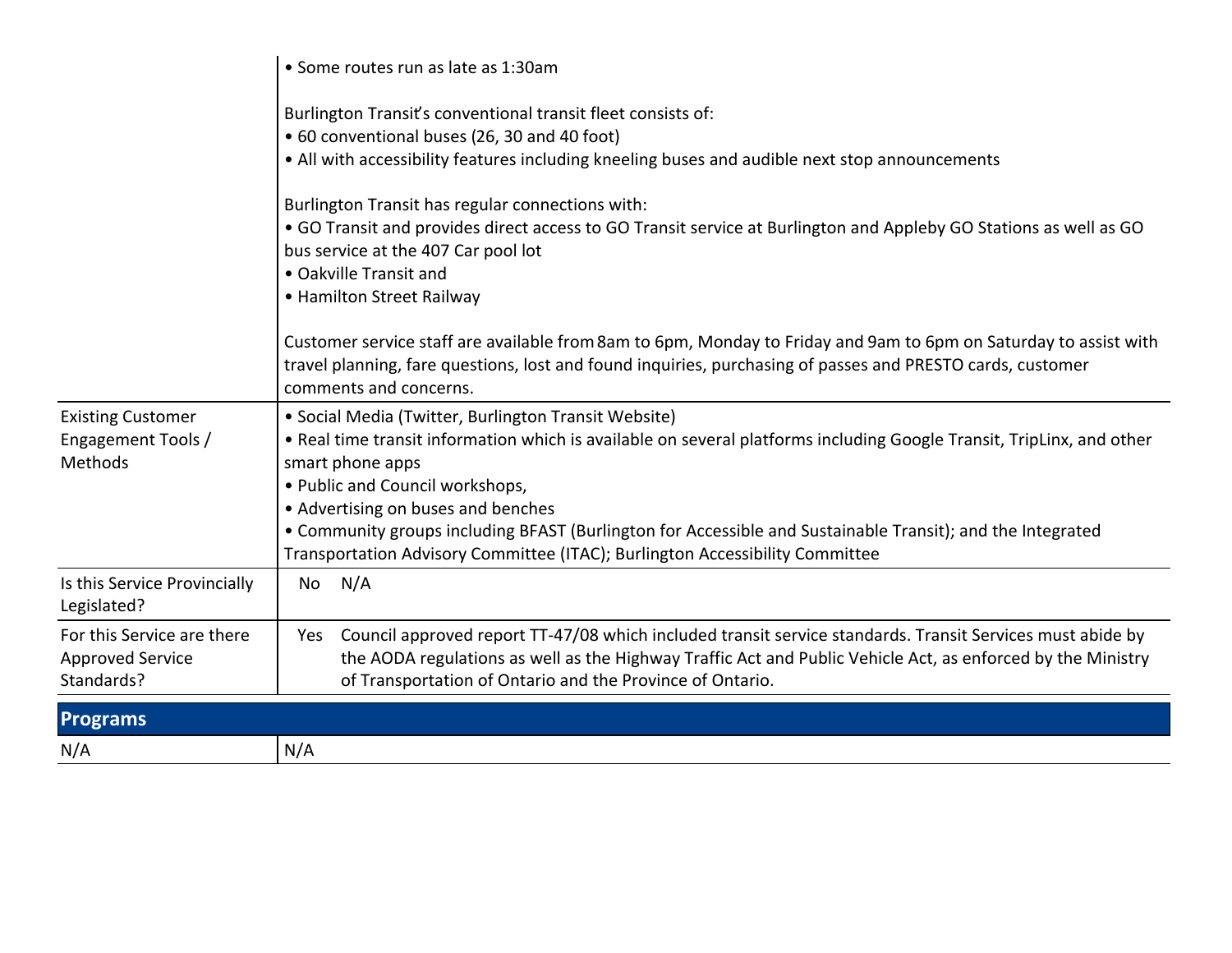### **Recent Continuous Improvement Initiatives**

Through the 2019 budget process, Council approved significant investment in Transit which provided added stability to the service. This includes:

- 6 new transit operators
- 3 new buses
- 1 new specialized transit operator
- 1 new specialized vehicle

In addition, Council approved the following fare programs, which included:

- Free Transit to SPLIT (Subsidized Passes for Low Income Transit)
- Free Transit to Seniors pilot, Monday to Friday 9:00am to 2:30pm

In 2019, Burlington Transit completed the 5-year business plan which will set out strategies to improve and to expand transit within the City of Burlington. The 5-year business plan will provide Burlington Transit with the blueprint to increase ridership by identifying several strategic initiatives to improve the business.

In September 2019, Burlington Transit made significant changes which included the merging of several routes, introductions of new routes and the cancellation routes where duplication existed. In addition, changes to the schedules and increased frequencies of 15 and 20 minutes during peak periods, and an extension of weekend and holiday service. These changes support the move to a grid network with added frequencies along the City's most traveled roads in an east-west and north-south direction. Establishing a grid network will create a transit network with more frequent and better-connected transit service. As part of this initiative, Burlington Transit also moved to the south side of Burlington GO, as a major connection point for several routes and GO Transit.

### **Environmental Considerations**

Transit offers the opportunity for City of Burlington residents to utilize public transit as a way to decrease green house gas emissions from automobiles for single use trips. Transit provides a responsible approach to minimizing car use and also promotes a healthy lifestyle.

## **Emerging Opportunities and Anticipated Risks**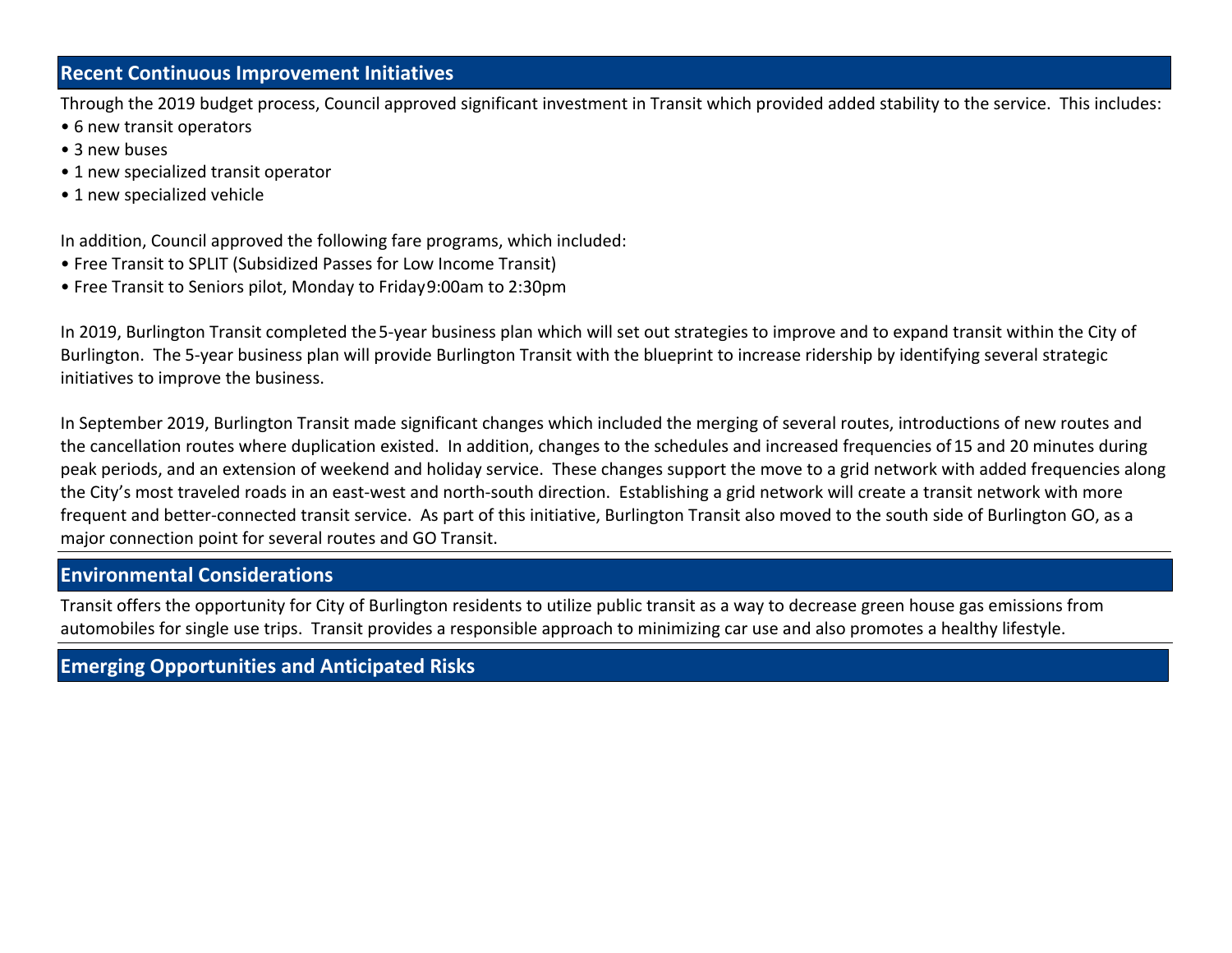| <b>Emerging Opportunities</b> | The City's of Burlington's From Vision to Focus plan identifies Improving Integrated City Mobility as a top priority.<br>This provides an opportunity to expand and enhance transit and to implement the strategies identified in the Transit<br>5 Year Business Plan.<br>Other opportunities for Burlington Transit include:                                                                                                                                                                                            |  |  |  |  |  |  |
|-------------------------------|--------------------------------------------------------------------------------------------------------------------------------------------------------------------------------------------------------------------------------------------------------------------------------------------------------------------------------------------------------------------------------------------------------------------------------------------------------------------------------------------------------------------------|--|--|--|--|--|--|
|                               | • Funding Opportunities from senior levels of government, specifically the Investing in Canada Infrastructure<br>Program - Public Transit Stream, has earmarked over \$33 million dollars from the Province and Federal governments<br>for Burlington Transit's development and transformation. This funding will provide the necessary dollars that will<br>empower Burlington Transit to implement the strategies within the Business Plan.                                                                            |  |  |  |  |  |  |
|                               | . On Demand Transit Service Delivery has been identified in the business plan as a strategy to expand transit in<br>under-serviced areas; and to support the use of transit in areas where conventional bus service is not as convenient.<br>This will be an opportunity to further increase ridership.                                                                                                                                                                                                                  |  |  |  |  |  |  |
|                               | • Internet of things/Big Data/Smart Cities will continue to drive new technology and advances to transit by enabling<br>the use of data to make intelligent decisions. Buses are outfit with tracking technology, passenger counters, fare<br>box information and PRESTO card readers, that continue to modify the way decisions are made. Tools have been<br>introduced to staff who are able to take this data and analyse information, to help with route planning, scheduling<br>and understanding ridership trends. |  |  |  |  |  |  |
|                               | • Integrated Mobility Partnerships provides the opportunity for Burlington Transit to continue to work with city staff<br>in other departments including Transportation and Planning. This ensures that planning policy and future planning<br>initiatives are transit friendly and support the intended growth of transit. A pilot project will be initiated between<br>the Transportation and Transit departments to implement transit priority measures on a major corridor within<br>Burlington.                     |  |  |  |  |  |  |
|                               | • The City of Burlington's climate emergency can increase transit ridership as residents may look to public transit as<br>a collective means to help minimize traffic congestion and green house gases from using automobiles for single use<br>trips. Transit provides a responsible approach to minimizing car use and also promotes a healthy lifestyle.                                                                                                                                                              |  |  |  |  |  |  |
| <b>Anticipated Risks</b>      | Financial stability of Transit continues to be a risk, as funding is compiled from multiple sources for both capital and<br>operating expenditures. With the free bus travel programs supported by Council, a replacement funding source is<br>required to offset the revenue and operating expenses.                                                                                                                                                                                                                    |  |  |  |  |  |  |
|                               | While Burlington Transit implements several free fare programs, one of the major risks include attitudes regarding                                                                                                                                                                                                                                                                                                                                                                                                       |  |  |  |  |  |  |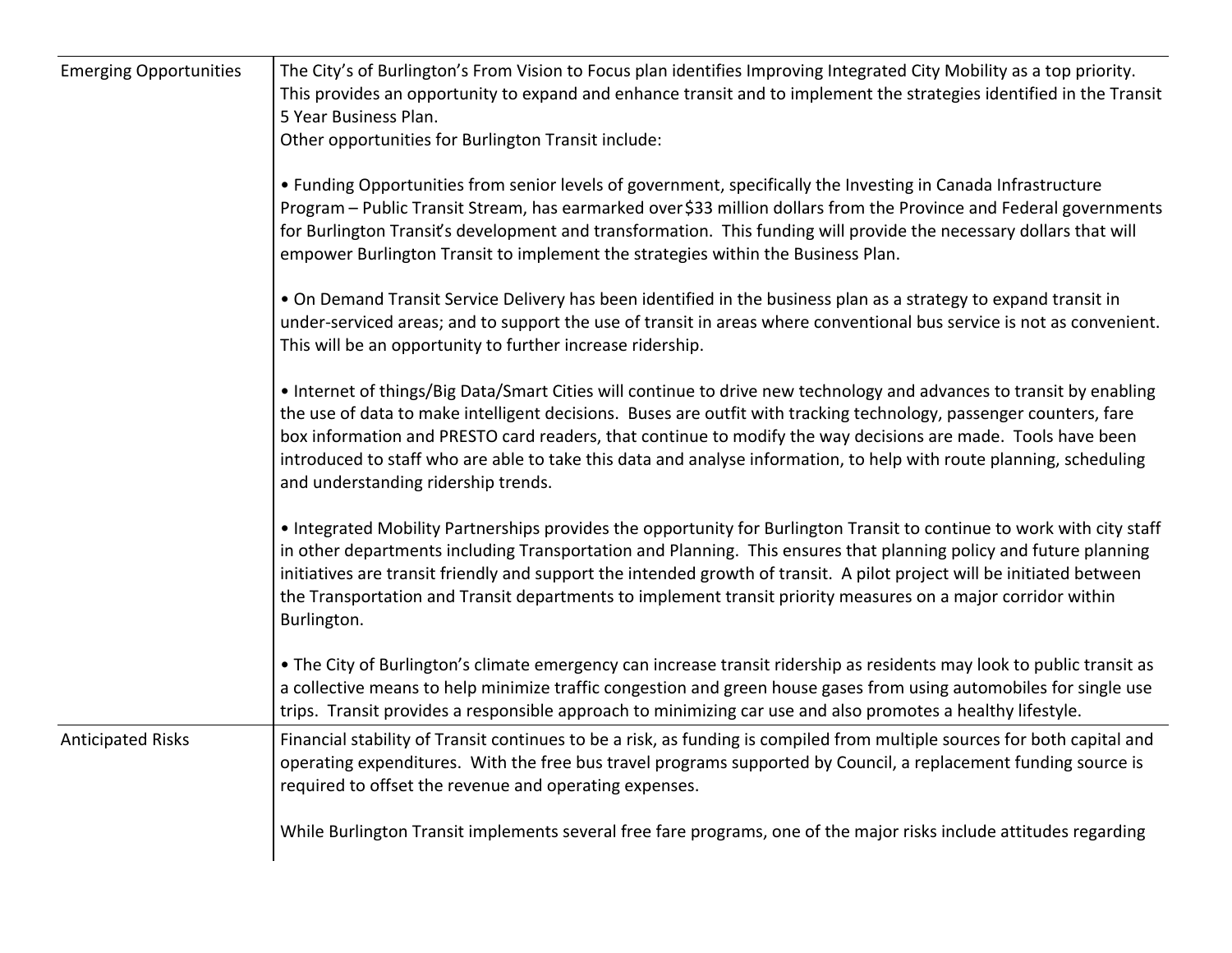|                                                                                                                                                                                                                                                                                  | transit as a viable option for various demographics. In the age of smart phone technology, younger riders may<br>prefer door to door service of ride hailing apps to bring them to their destinations. Transit needs to be a viable<br>option in the sense that it is efficient, social, and the best option for environmental purposes.                                                                                                                                                                                                                                                                                                                                                                 |                          |  |  |  |  |
|----------------------------------------------------------------------------------------------------------------------------------------------------------------------------------------------------------------------------------------------------------------------------------|----------------------------------------------------------------------------------------------------------------------------------------------------------------------------------------------------------------------------------------------------------------------------------------------------------------------------------------------------------------------------------------------------------------------------------------------------------------------------------------------------------------------------------------------------------------------------------------------------------------------------------------------------------------------------------------------------------|--------------------------|--|--|--|--|
|                                                                                                                                                                                                                                                                                  | Burlington Transit was one of the early adopters of PRESTO fare payment technology on the buses. This allows for<br>riders to use a card to pay for fares. The technology is out dated and support for the system (hardware and<br>software) will end in October 2020. PRESTO has indicated that they plan on implementing a full roll out of new<br>devices to all transit agencies within the GTA who use PRESTO, by June2020. This target date is a risk, as details<br>regarding the implementation and roll out are limited. A mitigation strategy will need to be developed by PRESTO in<br>partnership with Burlington Transit to ensure that all buses will have new technology by October 2020. |                          |  |  |  |  |
| <b>Enterprise Risk</b><br>Considerations                                                                                                                                                                                                                                         | Financial Sustainability - Sustainability, Budget<br>Technology - IT Systems<br>Disruptive Technology: Uber, Lyft                                                                                                                                                                                                                                                                                                                                                                                                                                                                                                                                                                                        |                          |  |  |  |  |
| <b>Service Initiatives</b>                                                                                                                                                                                                                                                       |                                                                                                                                                                                                                                                                                                                                                                                                                                                                                                                                                                                                                                                                                                          | <b>Target Completion</b> |  |  |  |  |
| Free transit for Seniors weekdays, 9:00am to 2:30pm pilot: Continue to offer complimentary transit for seniors<br>weekdays, during off peak hours. Provide pilot reports to council for program recommendations and approvals for<br>continuing.                                 | Dec 2020                                                                                                                                                                                                                                                                                                                                                                                                                                                                                                                                                                                                                                                                                                 |                          |  |  |  |  |
| On-demand transit service delivery pilot: A pilot project to review various methods and options of offering<br>alternative service to riders in areas not served by conventional transit.                                                                                        | <b>Nov 2020</b>                                                                                                                                                                                                                                                                                                                                                                                                                                                                                                                                                                                                                                                                                          |                          |  |  |  |  |
| PRESTO Device Update and modernization: A modernization and update of the transit fare payment system.                                                                                                                                                                           | Oct 2020                                                                                                                                                                                                                                                                                                                                                                                                                                                                                                                                                                                                                                                                                                 |                          |  |  |  |  |
| Transit Priority Measures: A joint project with the City's Transportation department to add devices to buses that will<br>prioritize transit on main corridors by altering traffic signals for buses to ensure schedule adherence and to make<br>transit a better option.        | Dec 2020                                                                                                                                                                                                                                                                                                                                                                                                                                                                                                                                                                                                                                                                                                 |                          |  |  |  |  |
| Complimentary Transit for Children under 12: To align with GO Transit and encourage integration between<br>Burlington Transit and GO Transit, offering free transit for children under 12 provides a seamless experience for<br>transit riders (Pending Business Case Approvals) | Sep 2020                                                                                                                                                                                                                                                                                                                                                                                                                                                                                                                                                                                                                                                                                                 |                          |  |  |  |  |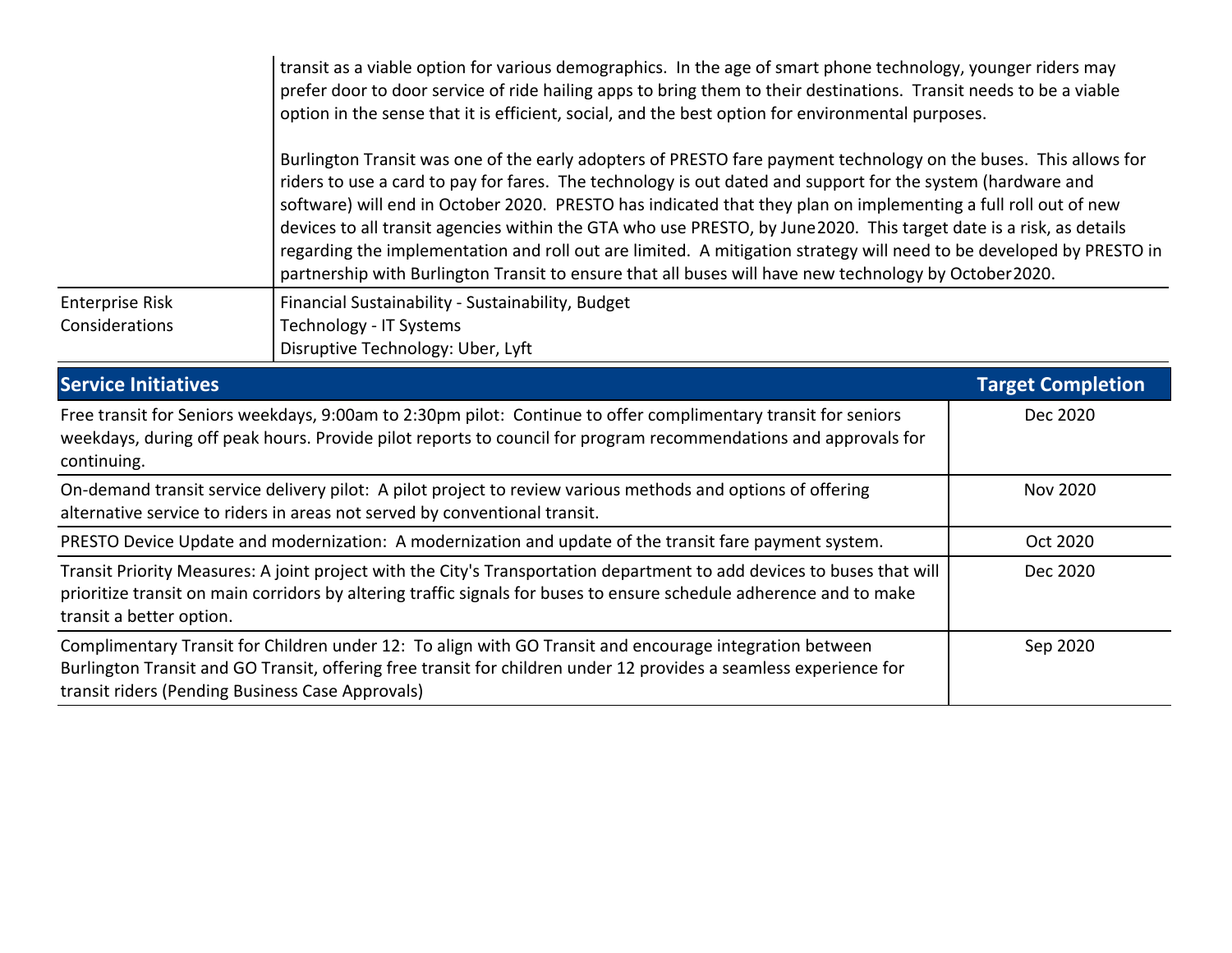# **MEASURING SUCCESS**

#### **How much did we do?**

| Performance                 | 2015      | 2016      | 2017      | 2018      | 2019            | 2020            | 2021            | 2022            |
|-----------------------------|-----------|-----------|-----------|-----------|-----------------|-----------------|-----------------|-----------------|
| <b>IMeasurement</b>         | Actual    | Actual    | Actual    | Actual    | <b>Forecast</b> | <b>Forecast</b> | <b>Forecast</b> | <b>Forecast</b> |
| Ridership (# of passengers) | 1,952,186 | 1,900,094 | 1,973,099 | 1,989,128 | 2,028,911       | 2,069,489       | 2,110,879       | 2,153,096       |
|                             |           |           |           |           |                 |                 |                 |                 |
| <b>Adult Riders</b>         | N/A       | N/A       | 1,522,344 | 1,532,801 | 1,563,457       | 1,594,726       | 1,626,621       | 1,659,153       |
| Senior Riders               | N/A       | N/A       | 181,235   | 185,434   | 189,143         | 192,926         | 196,784         | 200,720         |
| Youth/Student Riders        | N/A       | N/A       | 255,599   | 253,962   | 259,041         | 264,222         | 269,507         | 274,897         |
| Children (12 and under)     | N/A       | N/A       | 13,921    | 16,931    | 17,270          | 17,615          | 17,967          | 18,327          |
| Boardings - Including       | 3,153,530 | 2,974,782 | 2,505,836 | 2,526,193 | 2,576,717       | 2,628,251       | 2,680,816       | 2,734,433       |
| transfers                   |           |           |           |           |                 |                 |                 |                 |

#### **How well did we do it?**

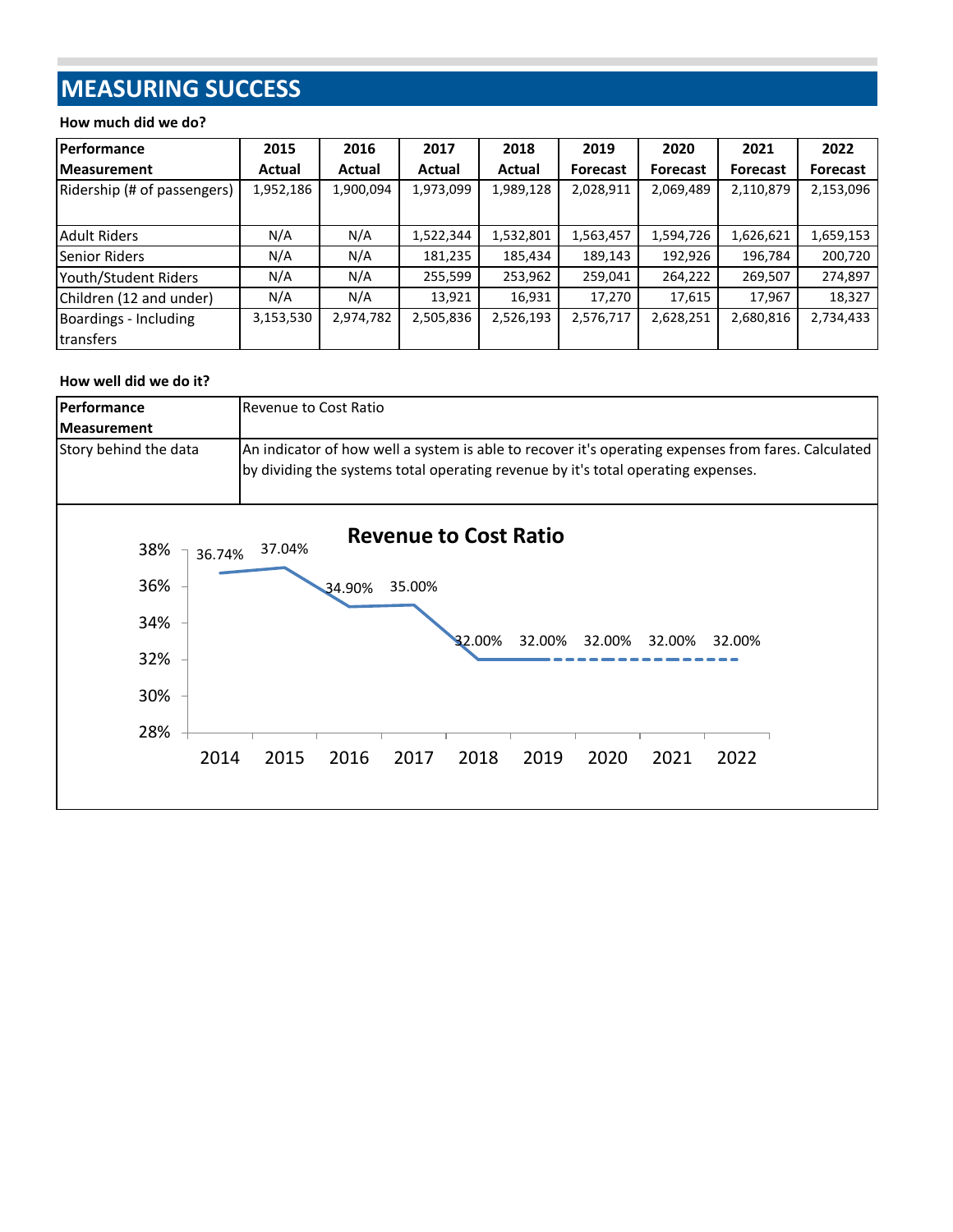